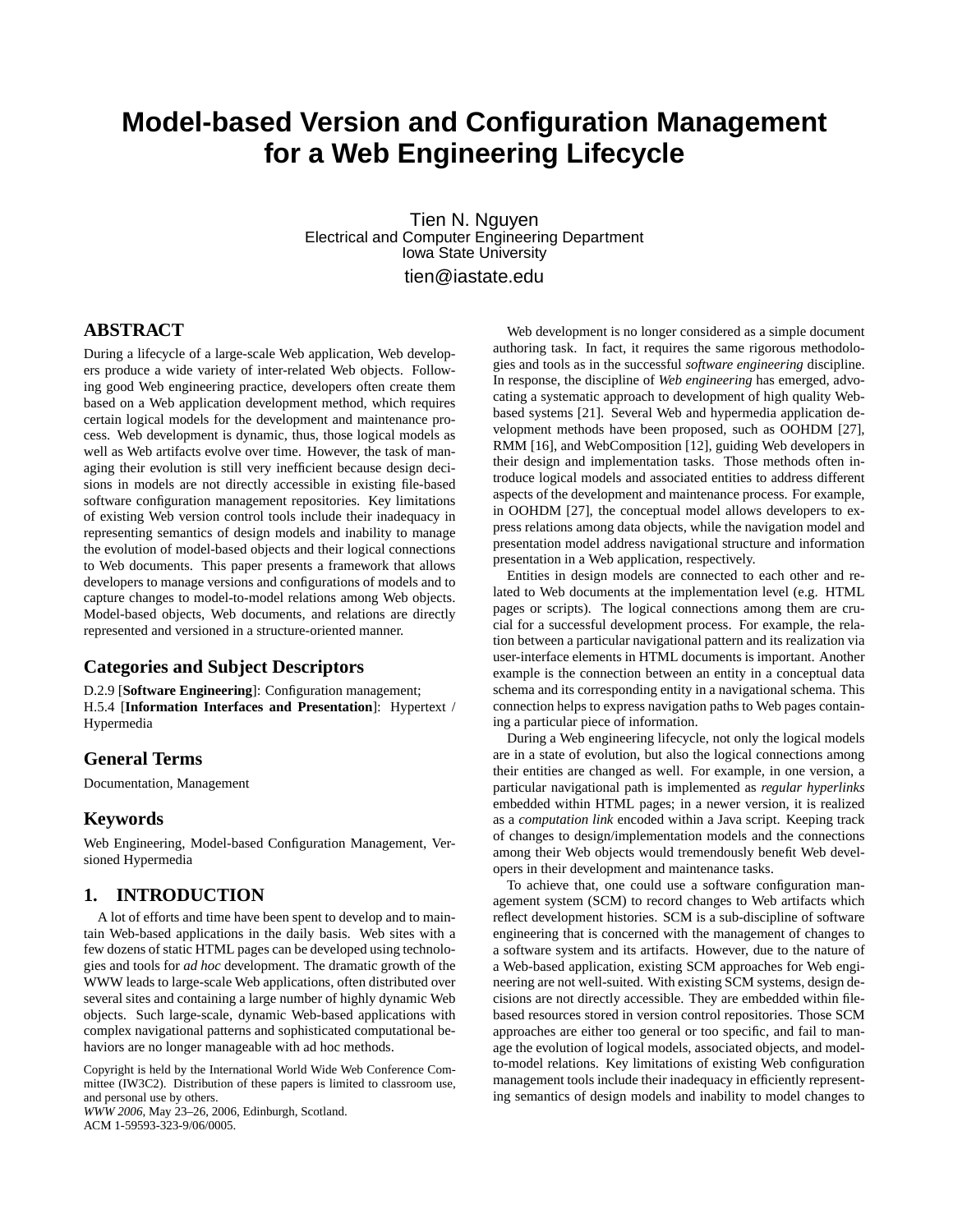

**Figure 1: Framework**

model-based Web objects and logical connections. Some SCM tools based on text (or binary) files are not well-suited for design models whose objects are often structured and have rich underlying semantics. They are focused on providing content change management mainly for Web documents making up a Web application at the implementation level. Those file-based Web SCM systems disregard the underlying syntactic and semantic structures of modelbased Web objects. Changes between versions are handled at the text line level. Thus, it is largely up to Web developers to figure out changes at the model level.

In contrast, there are Web SCM tools that are designed toward specific types of Web objects (e.g. XML or HTML) with the knowledge about the languages being encoded within the tools. They work perfectly with markup files at the implementation level. However, the logical structures of model-based Web objects such as in complex design schemas might not be well reflected in tree-based structures of XML or markup documents. Managing changes at the tree-based structural level is apparently not suitable for modelbased evolution. In brief, existing Web configuration management approaches make the development and maintenance process of Web applications inefficient and error-prone.

To address those issues, we have developed a framework that allows Web developers to manage versions and configurations of model-based Web objects, and to capture changes to model-tomodel logical relations among them. The evolution of connections and dependencies among model-based design objects and Web documents at the implementation level can also be recorded.

# **2. OUR APPROACH**

### **2.1 Background**

The work that is presented in this paper is part of a research effort which aims at applying SCM techniques to Web and hypermedia applications. Our previous research result has produced *Molhado*, an object-oriented SCM repository, that is capable of managing versions of software artifacts at the object level [22]. The main target of Molhado is no longer a file in a file system. File is considered as just one type of object. All objects can be versioned and saved persistently in Molhado object-oriented SCM repository. Molhado allows developers to capture and retrieve changes to their software objects, without concerning about the concrete level of file storing and versioning in a file system.

We have also applied this object-oriented SCM technology to build the first version of an SCM-centered Web development environment, named *WebSCM* [23]. The first version of WebSCM has an extensible and pluggable architecture that allows for the integration of editors for any new document types whose internal representation is *XML-compatible*. WebSCM uses a Document Object Model (DOM) [8] parser to import tree-structured documents, converts the DOM trees into Molhado's document tree representation, and then manages them [23]. WebSCM is a structure-oriented environment that provides editors for several kinds of Web documents. It has the structured editors for XML, HTML, and a syntaxrecognizing Java program editor (i.e. syntactical correctness of documents is always enforced). In brief, the first version of Web-SCM provides a fine-grained, structure versioning services for only *tree-structured* Web documents in XML, HTML, and Java formats.

#### **2.2 Framework Summary**

The research results presented here are from our efforts to address the issues of managing the evolution of Web applications at the model level. As discussed earlier, the tree-based version and configuration management in Molhado and WebSCM was insufficient for managing the model-based evolution in a Web engineering lifecycle. Also, a third-party Web development environment might support a new design methodology and its associated model-based entities might have more complex structures. Therefore, we need to have a more generic representation model than XML document tree model used in the previous version of WebSCM.

A generic and domain-independent representation model is designed using a special data structure called *attributed, typed, nested*, and *directed graphs*. Via this model, it is able to capture logical structures of a wide variety of Web objects in logical models as well as Web documents. A novel structure-oriented versioning algorithm for that data structure has been developed to provide the fine-grained content change and version management for Web entities of logical models. More importantly, that representation allows us to take advantage of the storage and configuration management capabilities of the Molhado object-oriented repository, to store different versions of Web objects and linking structures. The modelto-model logical connections are managed via our versioned hypermedia infrastructure, in which linking structures are maintained separately from Web objects. Thus, it facilitates systematic analyzing and processing of those logical relations.

In a Web engineering/supporting environment that supports a particular design model or in an editor for a model-based Web object type, one could either directly use our representation for Web objects and linking structures, or build a *bridge* to act as a converter between the native representation model of that environment and our representation model (see Figure 1). The only requirement on the bridge is that it needs to call our graph library functions to update our repository whenever there are changes to Web objects in a third-party development environment. Currently, we require one bridge for each native Web object type.

We have developed a generic, structure-oriented differencing and merging algorithms for model-based Web objects and documents. They are extended to deal with both embedded and first-class *hypermedia structure*, which is defined as a collection of hyperlinks and connected Web objects. This is a novel contribution to hypertext versioning research since no attempt has been made to apply software merging techniques to versioned hypermedia documents.

Next section describes our structure-oriented, graph-based representation model. Section 4 explains how that representation model is implemented. A new fine-grained versioning mechanism is developed for this representation (Section 5). Section 6 presents the use of our graph-based representation model for hypermedia structures. The structure-oriented differencing and merging frameworks are presented in Section 7 and Section 8, respectively. The current status of our implementation is described in Section 9. Section 10 presents related work. Conclusions appear in the last section.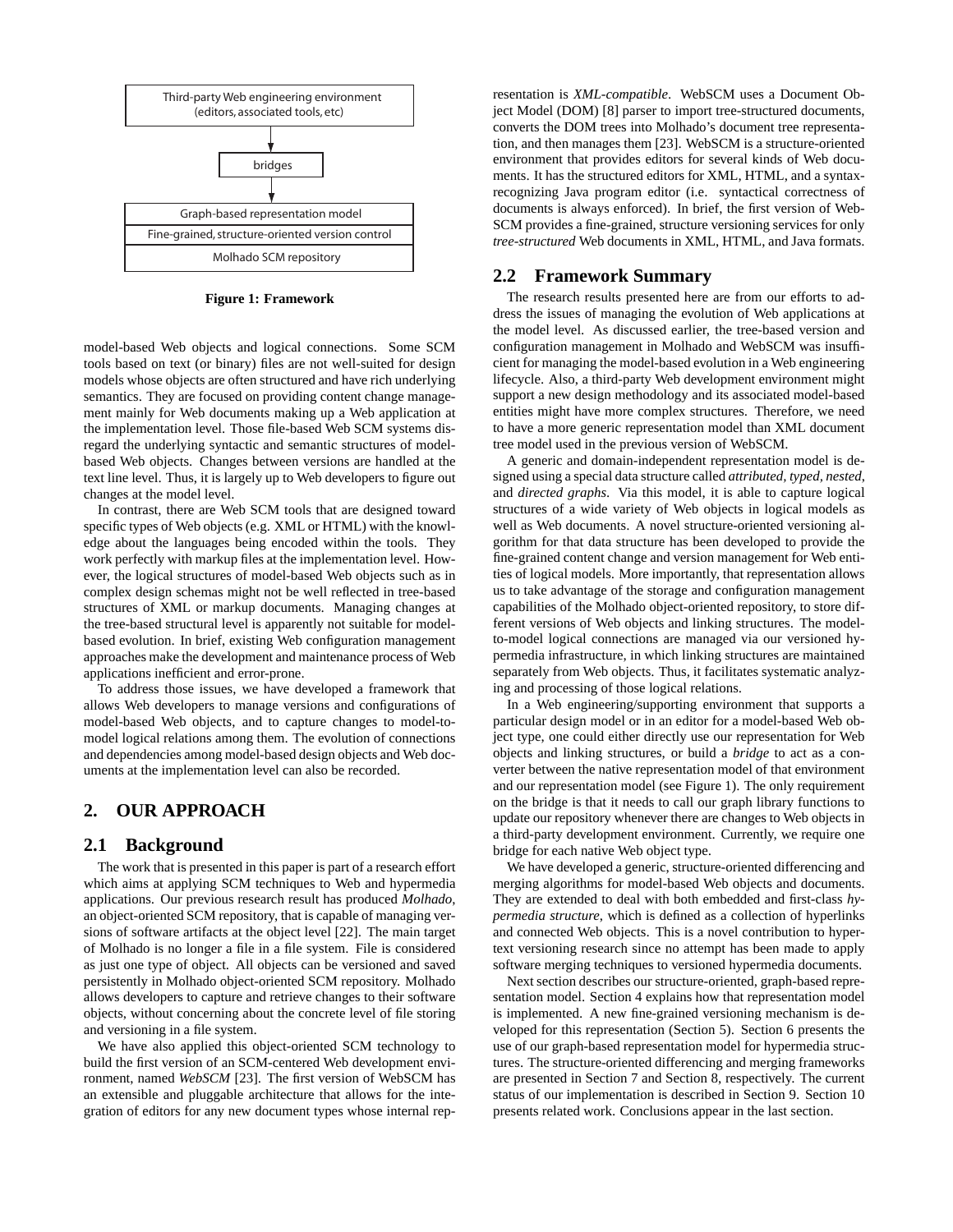# **3. STRUCTURE-ORIENTED REPRESENT-ATION MODEL**

This section describes a graph-based representation model for Web objects and hypermedia structures among them. Graphs are commonly known, well understood, have an established mathematical basis (graph theory), and encompass a huge number of concepts, methods and algorithms [19]. This makes them very interesting from a formal as well as a practical point of view. We use a special type of graphs, called *attributed, typed, nested*, and *directed graphs* to represent Web objects as well as hypermedia structures.

First of all, a directed graph can be defined as a tuple

$$
G = \{N, E, source, sink\}
$$

where  $N$  is a finite set of nodes (or vertices),  $E$  is a finite set of edges (or arcs), and  $N \cap E = \emptyset$ . source and sink are functions source :  $E \rightarrow N$  and sink :  $E \rightarrow N$  assigning exactly one source and target node to each edge. We allow multi-graphs where different edges can have exactly the same source and sink nodes. However, we do not allow hyper-graphs, which contain hyper-edges that have more than one source or target node.

Unlike document nodes in DOM or in many other XML-based document models, a node in our model has a unique identifier. A node has no values of its own. However, each node in a directed graph can be associated with multiple attribute-value pairs. That is, for each  $n \in N$ , there is an associated attribute table consisting of one or multiple attribute-value pairs  $(a_i, v_i)$  where  $a_i$  is an attribute name and  $v_i$  is an attribute value. An attribute name can be any *string* and must be uniquely identified. The domain of  $v_i$  can be any data type T, possibly the *reference* type. These typed attributes accommodate multiple properties associated with nodes.

In other graph-based representation models, a graph could be *labeled*, where nodes and edges are attached by labels of some types (often either string or integer). That is,  $label = (nlabel : N \rightarrow$  $NodeLabel, elabel : E \rightarrow EdgeLabel$  is a pair of node-labeling and edge-labeling functions. Our model extends this labeling technique by allowing each edge in a directed graph to be associated with an attribute table in the same manner as a node.

Our model also allows a directed graph to be nested within another in order to support composition and aggregation among Web objects. Nesting is a natural way for humans to control the complexity of a system. In a nested graph, the overall complexity is reduced by allowing nodes to contain entire graphs themselves. Nested graphs are also referred to as *hierarchical graphs* [19]. This characteristic of a directed graph in our representation model is defined by a partial node mapping function:  $nested : N \rightarrow N$ , such that its corresponding relation nested  $\subset N \times N$  is acyclic and loop-free. This constraint is needed to ensure that we have a nesting hierarchy and a proper composition mechanism, i.e., a node cannot be contained within itself. Using relation notation,  $(n, m) \in nested$  denotes that n is directly nested in m.

The reason why attributed, typed, nested, and directed graphs are used to represent Web objects and hypermedia structures in our framework is manifold. Firstly, graphs are an intuitive, visually attractive, general and mathematically well-understood formalism. From the practical point of view, directed graphs are often used as an underlying representation of arbitrarily complex software artifacts and their interrelationships in traditional software engineering environments [19]. Also, graphs have already been used for describing and understanding a number of aspects of a software system such as program behavior, program control flow, structural and internal relations between parts of a system, etc. Applying to Web engineering, nodes of a graph can represent Web objects such as entities and relationships in RMM [16], classes and relations in OOHDM's conceptual schemas [27], user-interface components in a navigational model [27], methods and classes in a program and a script, and elements in XML or HTML documents, etc. The edges can be used to represent all kinds of relationships between these entities such as inheritance relations, dependencies, logical mappings, or navigational paths, etc. Directed graphs are sufficiently general to be used for a wide variety of Web objects, depending on the interpretation given to nodes and edges.

Secondly, a nesting mechanism is attached to the graphs to facilitate the composition and aggregation among Web objects. The nested graphs also enable an encapsulation and layering mechanism to reduce the complexity and to hide unimportant details of an artifact from others. Low-level dependencies between nodes can be abstracted to higher-level dependencies between the nodes in which they are nested. It is apparent that many forms of nesting occur in every phase of a Web application's lifecycle. For example, in design models, design schemas contain composite entities such as in OOHDM's conceptual schemas or abstract data view design schemas. At the implementation level, in scripts or programs, we can easily find nested methods, composite classes, packages, or nested elements in markup documents such as HTML.

Thirdly, the association of an attribute table to a node or an edge facilitates the modeling of complex Web artifacts and allows us to take advantage of underlying SCM and version control services for different data types provided by the Molhado repository [22]. Molhado is based on the attribute grammar technology and has a rigorous type system basis [22]. This association enables us to take advantage of that technology. Next section will explain how we implement this graph-based model in Molhado.

Finally, the popular DOM [8] and XML document tree models [17, 37] can be nicely encoded via this attributed, directed graphbased representation model since their trees form a sub-class of this type of graph. Thus, many types of implementation artifacts in a Web application such as HTML, XML, and other markup documents can be represented using our graph-based model.

# **4. STRUCTURE-ORIENTED VERSIONING**

#### **4.1 Data and Version Models**

This section describes how the attributed, typed, nested, and directed graphs are implemented in Molhado's data model. First of all, we would like to summarize Molhado's data and version models. Details could be found in another document [22]. Figure 2 conceptually illustrates the main concepts in that data model: *node*, *slot*, and *attribute*. In our terminology, a node and an attribute are called *Intermediate Representation* (IR) node and attribute, respectively. An IR node is the basic unit of *identity*. An IR node has no values of its own — it has only its unique identity. A slot is a location that can store a value of any data type, possibly a reference to an IR node or a set of slots. A slot can exist in isolation but typically slots are attached to IR nodes, using an attribute. An attribute is a mapping from IR nodes to slots. It may have particular slots for some nodes and map all other nodes to a default slot. All the slots of an attribute hold values of the same data type. The data model can thus be regarded as *attribute tables* whose rows correspond to IR nodes and columns correspond to attributes. The cells of attribute tables are slots. Once we add versioning, the tables get a third dimension: the version (see Figure 2).

With version control added, there are three kinds of slots. A *constant slot* is immutable and can only be given a value once, when it is defined. A *simple slot* may be assigned even after it has been defined. The third kind of slot is the *versioned slot*, which may have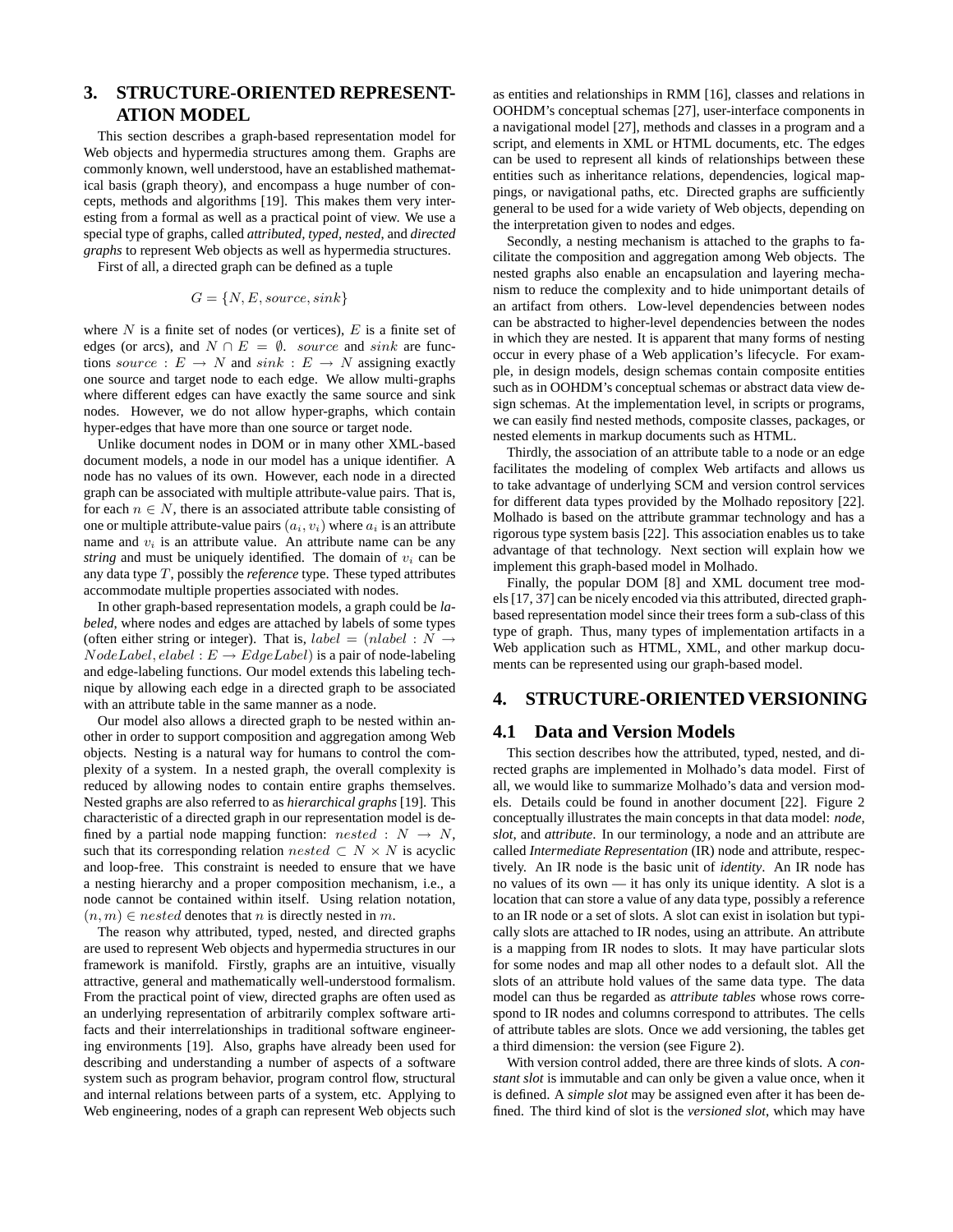

**Figure 2: Data Model**

different values in different versions (*slot revisions*). Any primitive data type of a slot can be versioned in Molhado. A slot may also exist in a *container*, an entity with identity and ordered slots. A container may be heterogeneous (a *record* in which each slot has its own type) or homogeneous (a *sequence* of slots of the same type). A container may be fixed or variable in size.

In Molhado's version model, a *version* is *global* across entire software system and is a point in a *tree-structured discrete time* abstraction. That is, the third dimension in the attribute table in Figure 2 is tree-structured and versions move discretely from one point to another. Molhado uses *product versioning* where a uniform global version space is maintained. The version model is statebased, where each version is a first class entity that represents a state of a system. A version can be associated with a name and meta-information such as date, time, authors, etc. The *current version* is the version designating the current state of a system. Any version may be made current. Every time a versioned slot is assigned a (different) value, we get a new version, branching off the current version. In brief, Molhado knows how to manage versions of slots in any data type, and how to store and correctly retrieve versioned slots that belong to a particular version point.

#### **4.2 Mapping to the Data Model**

Since a directed graph in our representation model is also based on attribute-value pairs, it is reasonably straightforward to realize it via Molhado's data model for versioning purpose. An attribute table is constructed for a directed graph as follows.

(a) Each graph node is represented by an IR node in the table. The associated attribute-value pairs of a graph node could be easily mapped into a row of the table. Attribute values are realized as slots associated with the corresponding IR node. The attributes in those attribute-value pairs are added into the set of IR attributes of that table. From now on, we simply refer to IR attributes as attributes.

(b) Each edge in the graph is also represented by a new IR node (i.e. a new row) in the attribute table. Let us call it an "edge" node. The associated attribute-value pairs of the edge are integrated into the attribute table as in (a). Furthermore, for each "edge" node, two additional attributes are defined: "sink" attribute defines the target node of the edge, and "source" attribute defines its source node.

(c) For each IR node that is used to represent a graph node, an additional "children" attribute defines a slot containing a reference to a sequence of outgoing edges of the node. An example of this process will be described later (see Figure 3).

#### **4.3 Nesting Mechanism**

To handle nested graphs, we make use of the composite component version control mechanism in Molhado [22]. In this mechanism, A Molhado *component* is an entity that represents a *logical* *object* in a software system. It can be versioned, persistently saved, loaded from disk, and exists within the version space of a software system. In Web engineering, a component can be used to model a Web object in any phase of a software lifecycle. Each component carries a component identifier that serves to identify it *uniquely* within a Web system. Components are classified into two groups: *atomic* and *composite* components. An *atomic component* can *not* contain other components, but might have internal structure. A *composite component* is defined as a composition or aggregation of atomic components and/or other composite components. Composite components can share the same constituent components, and have arbitrary internal structure.

In our representation model, a directed graph that contains other graphs will have at least one node that *logically* contains another directed graph. Let us call that type of directed graph "composite" graph and that type of node "composite" node. Otherwise, let us call it an "atomic" graph. In our framework, an "atomic" or "composite" directed graph is encoded within a Molhado's atomic or composite component, respectively. In other words, a directed graph is used as the internal structure of a Molhado component. For a "composite" graph, an additional attribute, attribute "ref", is created to define for each "composite" node a versioned slot containing a reference to the Molhado component that corresponds to the subgraph nested at that "composite" node.

Figure 3 shows an example of the representation of an attributed, typed, nested, and directed graph using Molhado's data model. There are two graphs in the figure: the directed graph corresponding to the component  $A$  is nested within the directed graph corresponding to the component  $C$  via the node 5. The attribute table in Molhado representing for component  $C$  is shown. Nodes "n1" to "n5" are IR "node" nodes (i.e. representing for a graph node) while nodes "n6" to "n10" are IR "edge" nodes (i.e. representing for an edge). Each "edge" node has "source" and "sink" slots. For example, "edge" node "n6" "connects" IR nodes "n1" and "n2". Each "node" node has a children slot. For example, "n2" has two outgoing edges ("n8" and "n9"). Node 5 has no outgoing edge, thus, the "children" slot of "n5" contains *null*. However, it is also a *composite* node, therefore, its "ref" attribute refers to the component A. The attribute table for component A is similar (not shown).

#### **5. WEB CONFIGURATION MANAGEMENT**

Previous section presented our graph-based representation model for Web applications. Our goal is to provide structure-oriented version control supports for model-based Web objects, Web documents, and hypermedia structures. Thus, a fine-grained, structureoriented version control scheme for that type of directed graphs is required. This section presents such a scheme, which takes advantage of Molhado repository. We also explain how configurations are maintained among atomic and composite graphs.

#### **5.1 Fine-grained Version Control**

Our framework is based on the assumption that either one of these following conditions holds: (1) the associated tools or editors for model-based Web objects in a third-party Web engineering environment directly use our graph-based representation model for those objects and will call our provided library functions for graphs and attributes in order to modify the objects' structures or properties; or (2) if those editors/tools for logical models have their own native representations, the bridges/converters need to be constructed and call those library functions for graphs and attributes to reflect changes made to Web objects in the environment. Those functions will then update the values of slots in attribute tables including structural slots (i.e. "children", "source", and "sink").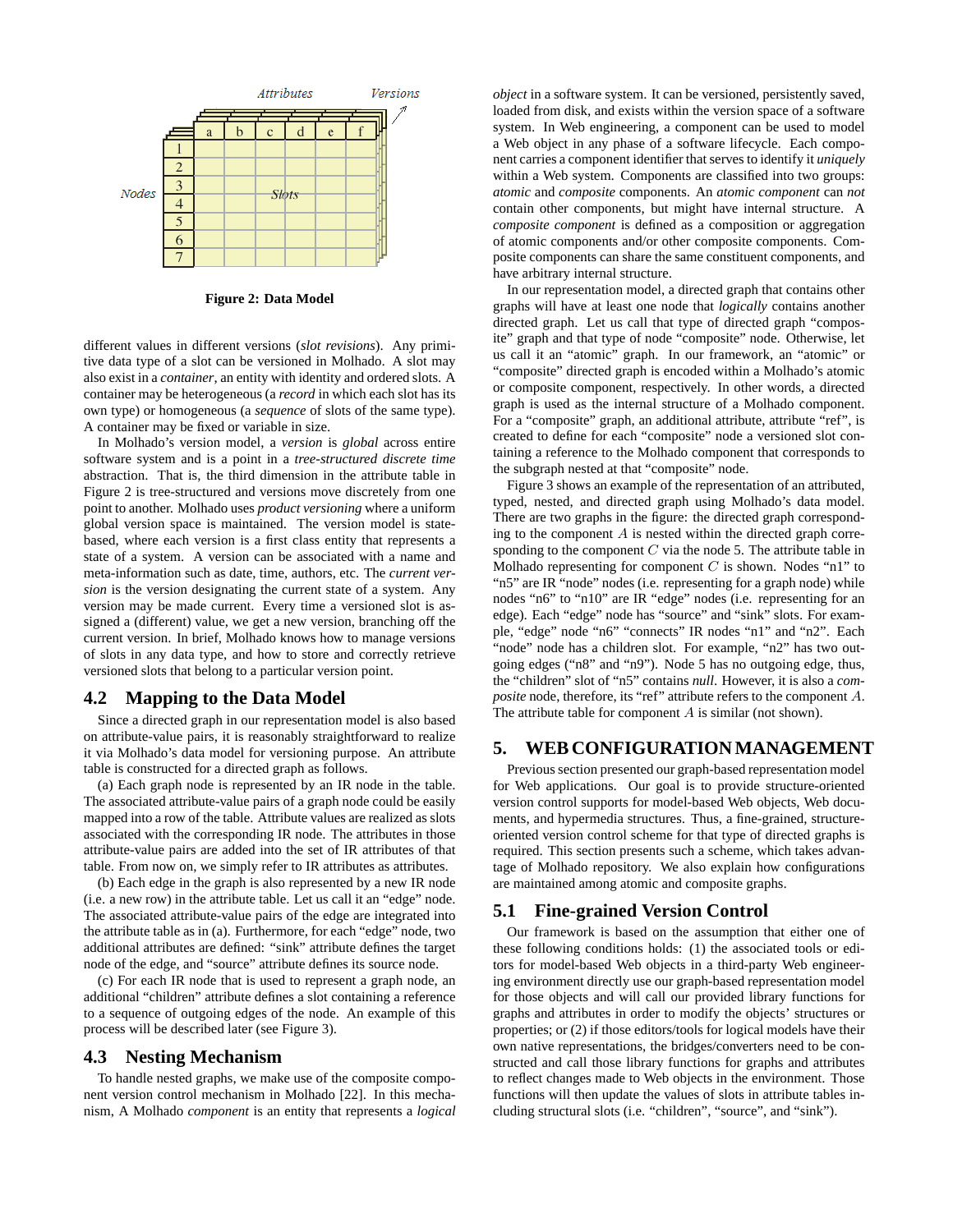

**Attribute table for C**

|                |      |                |                | IR node  "type" "source" "sink" "children" | "ref"  | "attr1"l |  |
|----------------|------|----------------|----------------|--------------------------------------------|--------|----------|--|
| n1             | node | undef          | undef          | [n6]                                       | null   |          |  |
| n2             | node | undef          | lundef         | [n8, n9]                                   | null   |          |  |
| n3             | node | undef          | lundef         | [n7]                                       | null   |          |  |
| n4             | node | undef          | lundef         | [n10]                                      | null   |          |  |
| n <sub>5</sub> | node | undef          | undef          | null                                       | comp_A |          |  |
| n6             | edge | n1             | n <sub>2</sub> | undef                                      | null   |          |  |
| n7             | edge | n3             | n1             | undef                                      | null   |          |  |
| n8             | edge | n <sub>2</sub> | n3             | undef                                      | null   |          |  |
| n9             | edge | n2             | n5             | undef                                      | null   |          |  |
| n10            | edge | n4             | n2             | undef                                      | null   |          |  |

#### **Figure 3: Nested Graph Representation**

Figure 4 displays a new version of  $C$  and  $A$  shown in Figure 3. In the new version, the attribute table was updated to reflect the changes to the graph structure as well as to the slot values. For example, since node 4 and edges corresponding to "n9" and "n10" were removed, any request to attribute values associated with those nodes will result in an undefined value. On the other hand, node 11 and two edges were inserted, thus, one new "node" node ("n11") and two new "edge" nodes ("n12" and "n13") were added into the table. Attribute values of these nodes were updated to reflect new connections. Attribute values of existing nodes were also modified. For example, "children" slot of "n3" now contains an additional child ("n12"), since that new edge ("n12") comes out of node 3. The attribute table for component A was similarly updated.

This fine-grained versioning scheme is very efficient since common structures are shared among versions and all information including structures and contents are versioned via one mechanism. Importantly, this scheme is general for any subgraph at a node. Therefore, fine-grained version control can be achieved for any Web entity in a logical model that is represented by a node. Molhado's storage mechanism is able to handle efficiently these threedimensional attribute tables, which sometimes could be sparse.

#### **5.2 Configuration Management**

The graph-based structure versioning scheme enables the finegrained version management of models and their associated Web objects. However, managing the evolution of a Web application is much more than versioning of individual Web entities. *Web configuration management* for a large-scale Web application must include other functionality such as consistent configuration management, transaction support, workplace management, and merging and differencing functionality for different versions of artifacts [22].

Fortunately, most of these tasks could be accomplished by using Molhado SCM infrastructure except the last two tasks. Molhado has a highly reusable and tailorable architecture [22]. This attributed directed graph-based representation model perfectly conforms to the Molhado framework as shown in the previous section. Therefore, it is possible to re-use those SCM services. Take a subtask of maintaining consistent configurations among Web objects as an example. The issue is how to determine the right versions of



**Figure 4: Graph-based Version Control**

member objects for a version of a composite object. For an atomic object, via the Molhado's product versioning mechanism, when the current version of the Web application is globally selected, the values of properties (represented by versioned slots) and the internal structure of the object (represented by a directed graph, if any) will be correctly determined since Molhado knows how to retrieve versioned slots belonging to the current version. Similarly, a version of a composite object is easily retrieved: first of all, the internal structure of the composite object (i.e. a directed graph) is correctly retrieved after the current version is selected. Then, the "ref" versioned slots of "composite" nodes will refer to proper member objects of the composite object at the current version as well. The same process continues for each member object.

In our previous research [23], the merging and differencing tools were specifically designed for HTML, XML, Java scripts, and other *tree-structured* Web artifacts at the implementation level. The approach does not scale to model-based *graph-structured* objects. Our novel differencing/merging algorithms will be described later.

#### **5.3 An Example**

Figure 5 shows an example of our representation for an OOHDM conceptual schema. In OOHDM, conceptual design is the elaboration of a model of the application domain and determines the universe of discourse [27]. A conceptual schema is built upon classes, relationships, and sub-systems. Classes are described as usual in object-oriented models, though attributes may be multi-typed, representing different perspectives of the same real-world entity.

In Figure 5, a conceptual schema for an online newspaper is displayed. There are stories, which can be essays or interviews. Every story has an author, and an interview is related to the person who grants the interview. Class and relation in a conceptual schema are defined as Molhado atomic components. To represent this schema, we use our attributed directed graph model. Each entity (class, relation, etc) is represented by a node except that each inheritance relation is represented by an edge (e.g. between "n1" and "n2"). Edges connect nodes together to reflect the relationships in the schema. The "ref" attribute defines for each node a reference to the cor-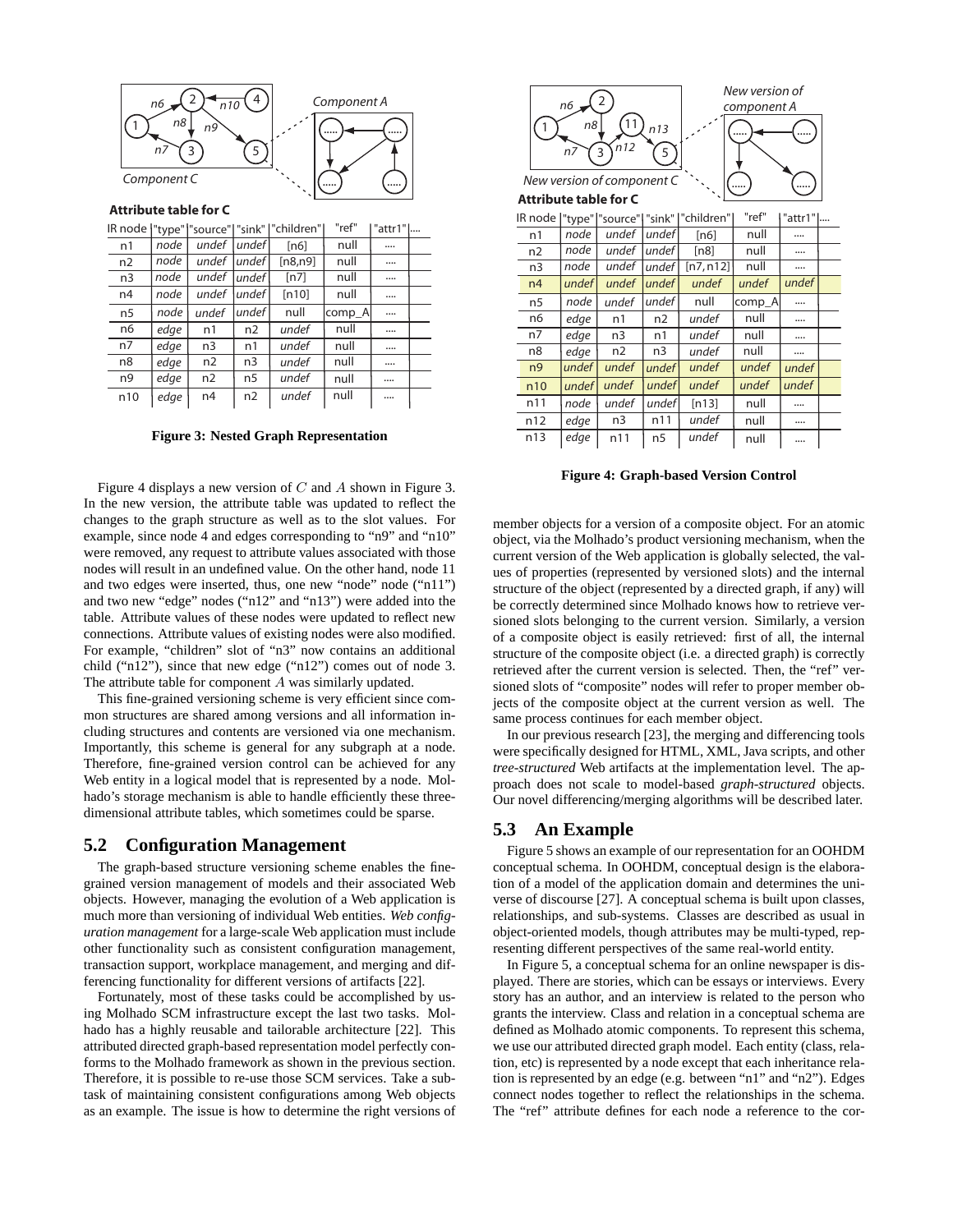

**Figure 5: Conceptual Data Modeling**



**Figure 6: Hypermedia Structure Representation**

responding component except for the "relation" nodes (e.g. "n4" and "n6" in Figure 5). Each property of a class and its data type are represented by attributes "property\_name" and "data\_type" associated with the class component node (e.g. "n1"). The "relation" nodes are associated with additional attribute-value pairs representing other properties of the relations such as arity, name, etc. Figure 5c) shows the partial attribute table.

Data records for objects instantiated from a class are stored in an attributed tree with the depth of two, branching off the class node. Each of those tree nodes at the first level represents a record. Each record can be associated with a sequence of fields, which are represented by children nodes of the record node. Each of these nodes has additional attributes such as "name", "type", and "value" to represent the name, type, and value of each field. In general, the conceptual schema and data records for objects are represented as attributed directed graphs and trees at two abstract levels: the schema level and individual data object level.

# **6. MODEL-TO-MODEL RELATIONSHIPS**

Web objects in design models are related to each other and to Web documents at the implementation level. As discussed earlier, maintaining the logical connections among them over time is crucial for Web developers in having better understanding of the system's evolution. To manage model-to-model logical relations, we use the first-class hypermedia structures in which a link is repre-



**Figure 7: Mappings from Design to Implementation**

sented as a first-class entity such as in XLink standard [40]. The advantages of first-class hyperlinks have been acknowledged by hypermedia research communities [38]. For example, they facilitate the process of browsing, visualizing, and analyzing of relationship networks among Web objects in different logical models.

We have built a hypermedia model that supports first-class hypermedia structures [22]. This section summarizes its core concepts. In that model, a *linkbase* is a container for *hypertext networks* and/or other linkbases. A *hypertext network*, which represents a hypermedia structure, can belong to only one linkbase. The relation between a linkbase and a hypertext network is the same as the relation between a directory and a file in a file system. A hypertext network contains *links* and *anchors*. A link is n-ary and connects a set of its anchors together. An anchor can belong to multiple links. A link or an anchor can also belong to multiple hypertext networks. An anchor does not belong to an object. It *refers* to a graph node within a Web object or to entire object. Attributevalue pairs can be associated with any link or anchor.

To apply our versioning services to first-class hypermedia structures, we realize our hypermedia model via the graph-based representation. In particular, a hypertext network is implemented as an atomic component, whose internal structure is a directed graph. Each link or anchor is represented by a node in that graph (Figure 6). A directed edge connects an anchor's node to a link's node if the link contains the anchor. Attribute "ref" associates a slot to each anchor's node in the graph. The slot holds a reference to either a component or a graph node within a component. That node (or that component) is considered to be the position of the anchor. This separation between anchors and object nodes allows for the separation between hypertext networks and the contents of components. Also, a linkbase is implemented as a composite component, whose internal structure is a tree. In brief, a hypertext network, representing for a hypermedia structure, is modeled and versioned according to the graph-based versioning scheme as described earlier.

Figure 7 illustrates the use of our hypermedia infrastructure to maintain the logical mappings from user-interface objects in Abstract Data View (ADV) design model [27] to HTML documents or scripts at the implementation level. Figure 7b) displays the graph representing the hyperlink structure for the logical mappings. Note that the hyperlink graph is separated from the representation graphs and trees for Web objects/documents. Since a hypertext structure is realized as a Molhado component, multiple model-to-model re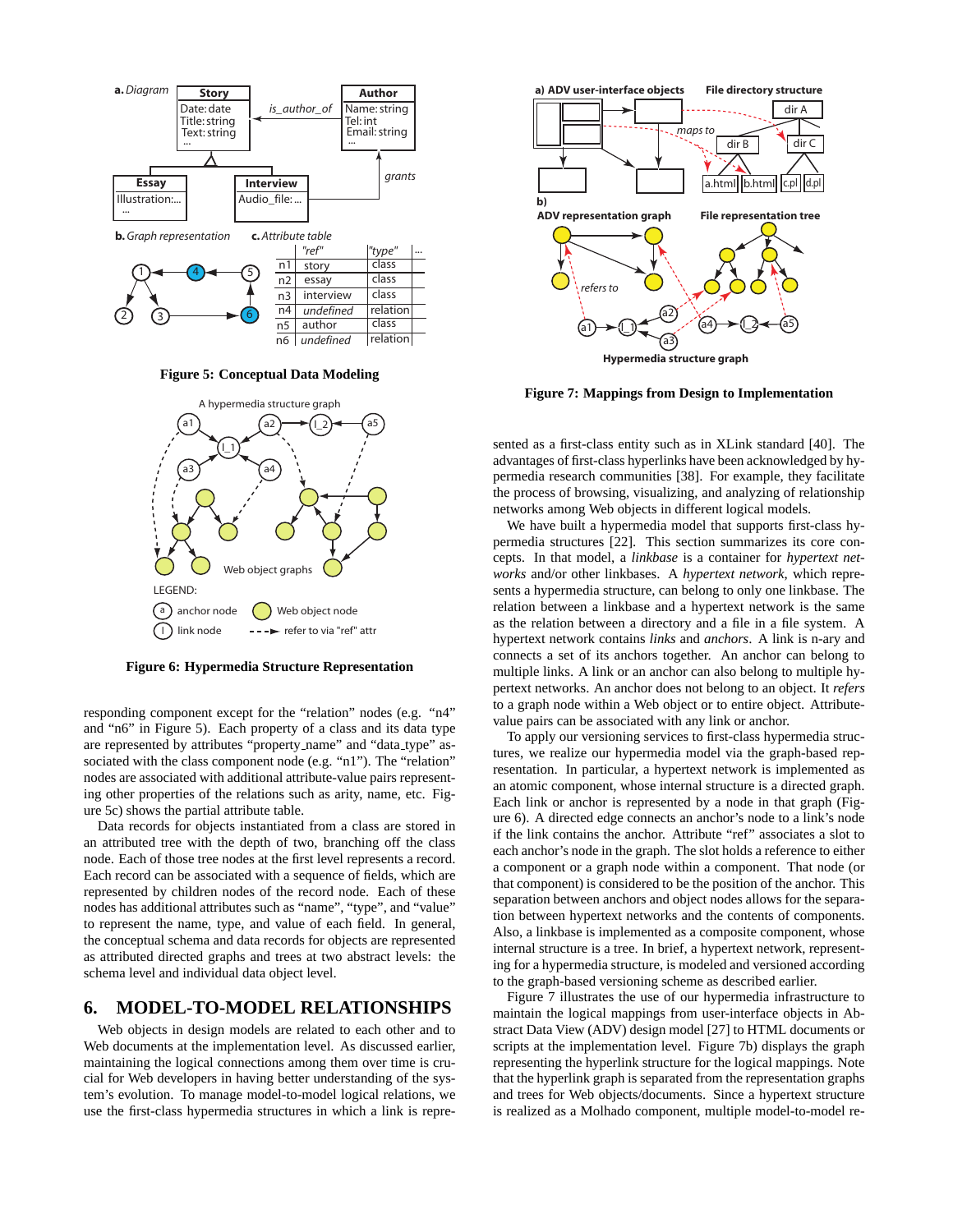lationship networks can be defined for different purposes, without embedding multiple sets of HTML hyperlinks into Web documents.

# **7. STRUCTURAL DIFFERENCING**

One of the basic functionalities in a SCM system is a differencing tool which displays changes between different versions of an artifact. Since model-based Web objects are represented as attributed directed graphs, a *structure-oriented* differencing algorithm is required for that type of graph. This section describes such an algorithm. A third-party Web engineering environment could use this algorithm, which is realized as API library functions, to build a specialized differencing tool for its supported Web objects.

Suppose that we have two versions  $V_1$  and  $V_2$ . The question is how to determine if a node or an edge has been *deleted*, *inserted*, or *moved*, and if an associated attribute table has been *modified*. To detect if an attribute table and its values have been changed, we use a mechanism called *Versioned Unit Slot Information* (VUSI) [23]. VUSI attaches a "dirty" bit to a slot (containing an attribute value). Those bits will be set to "true" to signify changes. They are also saved into the repository for later retrieval. Note that functions for slots are called directly or indirectly (via the bridge) by editors.

To detect the deletion of a node or an edge from a directed graph, the values of structural attributes (i.e. "source", "sink", and "children") are examined. A special value (*undefined*) signifies a deletion. The removed node (or edge) is not permanently deleted in the SCM repository since it still exists in previous versions. The insertion of a node or an edge to a directed graph is signified by the appearance of a new row in the representation attribute table. To detect the relocation of a sub-graph, we examine the change of the "source" value of an "edge" node. If the "source" slot refers to a different node, the sub-graph starting from the "sink" node of that edge is relocated. These detection functions are applicable to any node and edge. A function to return differences between two arbitrary versions of an attributed graph is also provided.

There are several characteristics of our framework that make this structural differencing algorithm simple, efficient, and accurate. Firstly, *unique identifiers* of nodes and edges facilitate the maintenance of Web object histories, especially when objects are relocated. Furthermore, the unique identifiers are *immutable*. Secondly, we assume that the editors of third-party Web engineering environments for objects are *structure-oriented*, in which the operations will *preserve* those identifiers. Finally, the actual development history is accessible since our API functions for graph structures and attribute values are called by the bridge whenever Web objects are modified in a third-party environment. Therefore, changes that were actually performed from one version to another could be easily reconstructed by pairwise comparisons of versions without dealing with sequences of actual operations explicitly.

Note that our structural differencing algorithm is efficient because it does not use complex directed graph comparison algorithms as in many existing tools. We have applied this algorithm to build structural differencing tools for OOHDM's conceptual design diagrams, Java source code, HTML, and XML documents, and integrated them into WebSCM (see Section 9).

#### **8. STRUCTURE-ORIENTED MERGE**

#### **8.1 Merging of Versions of Attributed Graphs**

This section presents a generic three-way merge framework for attributed, directed graphs. In our merge framework, the information in the common ancestor from which both versions originated is also used during the merge process. Suppose that starting from a base version B, there are two alternative versions  $A_1$  and  $A_2$ . A merge version  $M$  needs to be constructed which combines  $A_1$  and  $A_2$  with respect to  $B$ . When a conflict is detected during the merge process, developers will receive a message containing detailed description of the conflict. The principle of our merge algorithm is to analyze the presence and absence of nodes/edges and associated attribute values in those three versions. Depending on a particular scenario, different action would be invoked. The result is the complex case scenario analysis as follows.

**Case 1:** A node *n* satisfies:  $n \in B$ ,  $n \in A_1$  and  $n \in A_2$ . Node *n* will be added into the merged version  $M$ . Consider the attribute table of  $n$ . If there is an attribute-value pair that was inserted in one branch but not in the other, then it will be also inserted in  $M$ . If an attribute-value pair is deleted in one branch, but the value was modified in the other, a **conflict** will be notified. However, if the value was not modified in the other branch, we do not add that attribute-value pair into  $M$ . If the attribute set is unchanged, we analyze each attribute-value pair  $(a_i, v_i)$  of node n:

- From B to  $A_1$ , if  $v_i$  has been changed, and from B to  $A_2$ , it has also been changed, a **conflict** will be notified.
- From B to  $A_1$ , if  $v_i$  has been changed, and from B to  $A_2$ , it has *not* been modified: in merged version  $M$ ,  $a_i$  will get the new value at  $A_1$ .
- From B to  $A_2$ , if  $v_i$  has been changed, and from B to  $A_1$ , it has *not* been modified: in merged version  $M$ ,  $a_i$  will get the new value at  $A_2$ .
- From B to  $A_1$ , if  $v_i$  is un-changed, and from B to  $A_2$ , it is also un-changed: in merged version  $M$ ,  $a_i$  will get the same value as the one at  $A_1$  (or  $A_2$ ).

**Case 2:** A node *n* satisfies:  $n \in B$ ,  $n \in A_1$ , and  $n \notin A_2$  (i.e.  $n$  was deleted at version  $A_2$ ). If all attribute-value pairs associated with *n* are un-changed from *B* to  $A_1$ , we do not add *n* into version M. Otherwise, a **conflict** is notified.

**Case 3:** A node *n* satisfies:  $n \in B$ ,  $n \notin A_1$ , and  $n \in A_2$  (i.e. *n*) was deleted at version  $A_1$ ). Similar to Case 2.

**Case 4:** A node *n* satisfied:  $n \in B$  but  $n \notin A_1$  and  $n \notin A_2$ . That is, the node was deleted in both branches. Then, it will not appear in version M either.

**Case 5:** A node *n* satisfied:  $n \notin B$  but  $n \in A_1$  and  $n \in A_2$  $A<sub>2</sub>$ . That is, the node was inserted in both branches. It will also be added at version  $M$ . Then, we do the same analysis for the associated attribute table of  $n$  as in Case 1.

**Case 6:** A node *n* satisfied:  $n \notin B$ ,  $n \in A_1$ , and  $n \notin A_2$ . That is, the node was inserted in only one branch. Then, the node and its attribute table will be added at version M.

**Case 7:** A node *n* satisfied:  $n \notin B$ ,  $n \notin A_1$ , but  $n \in A_2$ . This is similar to Case 6.

**Case 8:**  $n \notin B$ ,  $n \notin A_1$ , and  $n \notin A_2$  (not applicable).

Similar scenario analyses are applied for every edge. This process will be repeated for all sub-graphs nested within a graph. When using this algorithm, a third-party Web environment will interpret those cases in accordance with its interpretation of nodes, edges, and attributes. Moreover, one could customize this algorithm by adding domain-specific knowledge into the merge process for better decisions. We have used this algorithm as a foundation to build merge tools for different types of Web objects in WebSCM.

#### **8.2 Merging of Hypermedia Structure**

The merge algorithm that was presented also handles merging of *embedded* hypermedia structures since the HTML hyperlinks are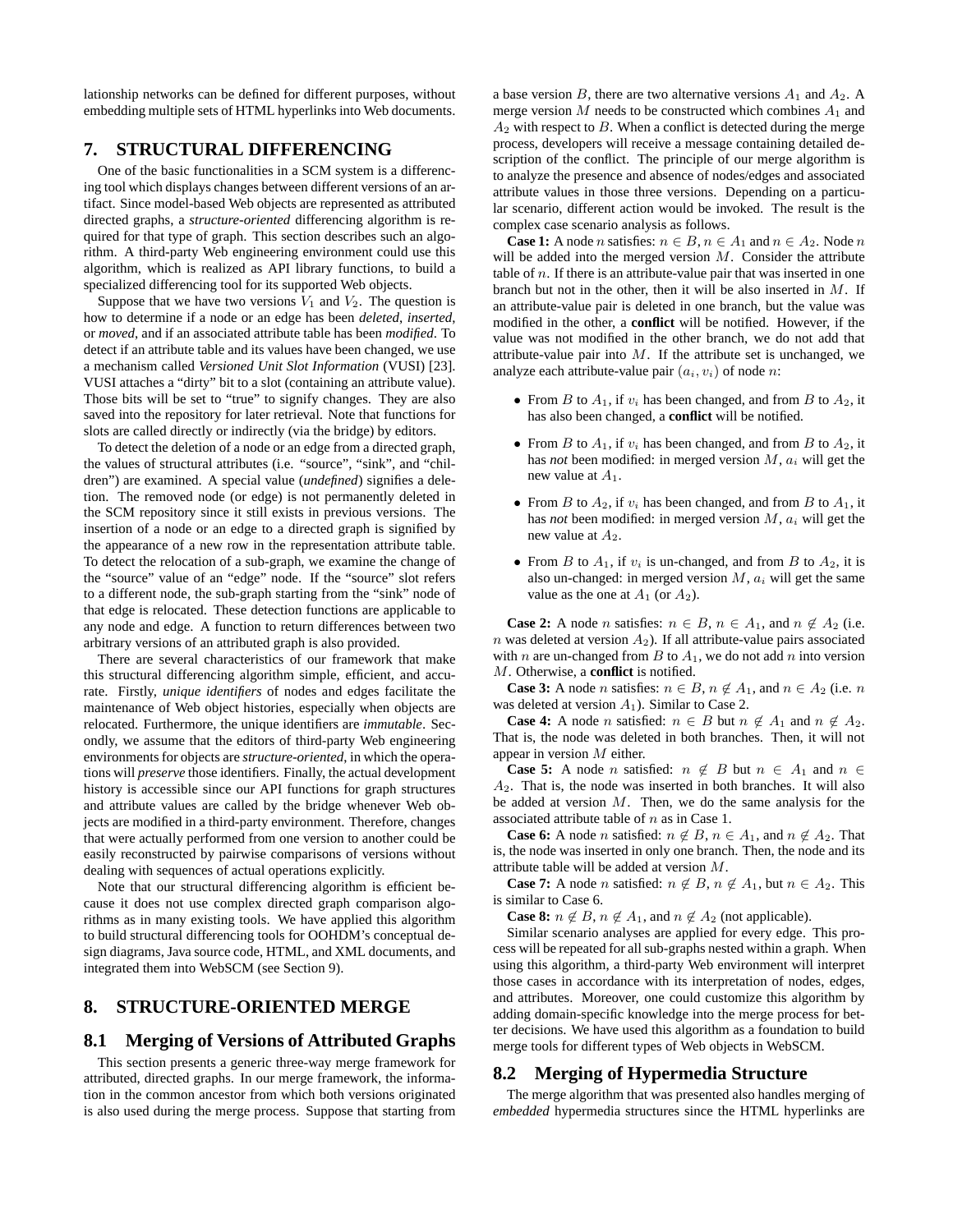represented by the "HREF" attribute values in attribute tables associated with nodes of HTML document trees. To deal with firstclass hypermedia structures and connected Web objects is not much more complicated. The main reason is that the set of link/anchor nodes in a hypermedia network does not intersect with the set of graph nodes in Web objects (see Figure 6). Also, both of the hypermedia structure and the structure of related Web objects are represented as attributed graphs. Thus, the aforementioned merge algorithm for attributed graphs is still applicable with some modifications. The procedure for merging of versions of a hypermedia structure and connected Web objects is as follows.

First of all, we examine all *anchor* nodes in the hypermedia network. For each anchor node  $a$ , the corresponding Web object node,  $n_a$ , is uniquely determined via the "ref" attribute. Let us denote a Web object graph containing  $n_a$  by  $G(n_a)$ . If the versions  $A_1$  and  $A_2$  of  $G(n_a)$  have not been merged, the graph-based merge algorithm is now applied to them. The same procedure is carried out for all anchor nodes. After this phase, all changes to connected Web object graphs have been merged into version M.

Next, we apply the graph-based merge algorithm to the hypermedia structure itself. However, an extra procedure is added into the algorithm in the cases in which an anchor node  $a$  might potentially be *inserted* into the merged version M (i.e. cases in which according to the merge algorithm described earlier, a will be added into  $M$ , such as cases 6 and 7). However, if the corresponding object node of  $\alpha$  was not added into  $M$ , there is no need to have anchors defined on that node. Therefore, the extra procedure checks if  $n_a$  (i.e. the corresponding object node of a) did not appear in  $M$  according to the first phase, then  $a$  and connected edges of  $a$ will *not* be added into  $M$ . If the object node appears in  $M$ , then  $a$ will be also added into M. When *link* nodes are analyzed, the extra procedure is not used since they do not refer to object nodes.

#### **9. IMPLEMENTATIONS**

To verify our framework, we have implemented all aforementioned models and algorithms. We have been investigating existing Web and hypermedia design methodologies such as OOHDM [27], RMM [16], WebComposition [12], etc, and their supporting development environments. We have carefully examined different types of logical models and their Web objects. We have also looked at editing environments for design models as well as for different types of Web documents. Although very few of them have open sources, we have successfully used our framework to build bridges and added model-based, structure-oriented versioning supports into an object-oriented, UML-based environment, named *Thorn* [33], and a Scalable Vector Graphic (SVG) and animation editor, named *DrawSWF* [9]. For the Thorn environment, the bridges for different types of UML diagrams and schemas make use of the graph-based representation. The bridges create the connection between Thorn's internal representation and our graph-based representation. They make sure that changes to UML model-based entities and structures are properly reflected in the representation graphs.

In the experiment with DrawSWF editor, since it has XML as the internal representation, attributed trees are sufficient to model its supported Web artifacts. In fact, the bridge that we have built for this SVG editor is used for all XML-based and hierarchically structured Web artifacts that were supported in the previous version of WebSCM such as HTML, XHTML, and many other markup documents. The bridge for this type of Web objects has a library that is very similar to DOM [8]. However, those API functions know how to properly update attributed trees in Molhado. Java scripts are also supported with the use of a bridge that creates the connection between abstract syntax trees and attributed trees used in our frame-



**Figure 8: Model-to-model Logical Connections**

work. Structural differencing tools have also been constructed to display changes between two versions of an HTML, XML document, a Java script, and file directory structure.

To experiment with other types of Web objects in design models, we have been using WebSCM as an experimental platform. WebSCM has a pluggable architecture supporting the integration of new editors with any native internal representations. Different editors for Web objects were plugged into WebSCM. For example, we have built editors and provide structure-oriented version control and SCM supports for OOHDM conceptual schemas, navigation and composition schemas among *Web screens* (a similar concept to an ADV user-interface object in OOHDM [27]).

In WebSCM, we have used the versioned hypermedia infrastructure to manage *model-to-model* logical connections, dependencies, and mappings among Web objects in different logical models. For example, WebSCM is able to manage logical connections among Web screens, implementation files, and data records in a Web application. The right window in the Figure 8 shows the navigational and compositional designs for a Web site of a laboratory. The top left window displays data objects (e.g. lab staffs, students, projects, publications, etc) in a hierarchical view. The directory structure of the Web site at the implementation level is presented in the bottom left window. WebSCM is able to record the evolution of a mapping from a screen in the design model to actual files that realize the design of that screen (e.g. screen "Tien" and file "tien.html"). In addition, Web developers can manage the composition of screens and map them into HTML frames or pages. When users click on a composite screen, its member components will be presented (e.g. the "Main" page in Figure 8). The logical mapping from a data object to a Web screen in the screen design model is also captured over time. For example, when data object "Tien" is selected, the screen "Tien" is highlighted in the right window.

Figure 9 displays structural changes between two versions of a conceptual schema. Nature of changes is shown by attached icons. For example, between versions *v6* and *v7*, "CREDIT CHARGE" was inserted (having an "i" icon), "ORDER PICKUP CLERK" was deleted (having an "X" icon), "SALE DEPARTMENT" was modified (having a pencil icon), and the relation "charge" is newly added. The changes at the data level can be similarly displayed.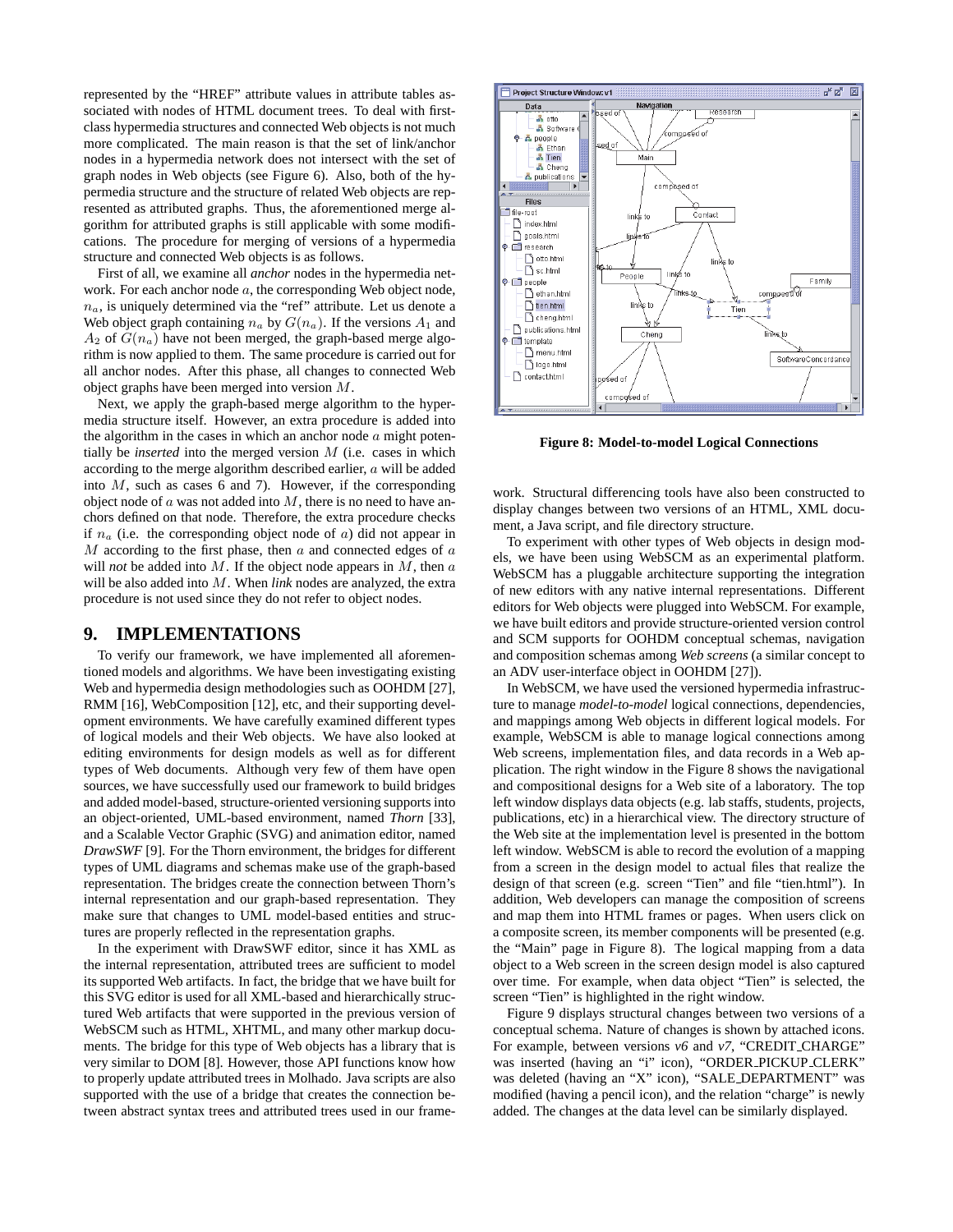

**Figure 9: Structural Differencing of Versions of an OOHDM Conceptual Schema**

#### **10. RELATED WORK**

Vendors in the SCM area are taking many approaches to Web configuration management. All have added Web functions to their SCM tools by offering access to some or all SCM functionality through a browser [6]. WebSynergy [36] provides a Web front-end into all of its existing SCM capabilities as well as Web authoring tools. MKS's WebIntegrity [35] integrates its version control facilities with an authoring tool, while in Merant's PVCS [20], version control is separated. However, both of them provide version control at the *file level*. StarTeam [30] is Web-enabled with the intention of tool integration. TrueChange [34] provides content change management along with its version control, but with less focus on *fine-grained* Web configuration management.

ClearQuest [4], a change request management tool of ClearCase, coordinates developers in editing Web documents. Content change management in SourceSafe [29] is line-oriented. Computer Associate's CCC/Harvest [3] pays considerable attention to supporting collaboration among distributed development teams. Perforce [25] has the ability to migrate repositories from other SCM tools. Although all of these commercial SCM tools have distinguished and valuable features, their main target is *files* that make up a Web application. None of them focuses on supporting *model-based* Web objects during the development process.

There are a number of advanced Web development methodologies and supporting Web engineering environments such as RM-Case [7], WebComposition [12], Matilda [18], OOHDM-Web [26], HDM [13], etc. They introduce different design models and modelbased Web objects but have not had a well-suited SCM tool for them. As in commercial Web site development environments (e.g. DreamWeaver [10], ColdFusion [5]), file-based SCM tools are often used. Other tools, such as TeamSite [32] and StoryServer [31], are designed to support many aspects of Web development, with particular strength in supporting collaboration. DynaBase [15] is an integrated content management and publishing platform for Web applications. It is XML-based and focuses on management and reuse of data. ArticleBase [1]'s versioning support is file-based.

Many researchers in *hypertext versioning* community [14, 24, 38] have focused on version control for documents in the presence of hyperlinks. However, the main goals of versioned hypermedia systems often do not include supports for Web application development. Therefore, supports for source code are very limited. Moreover, merging and differencing tools for hypermedia structures have not been addressed. To improve the authoring and browsing features for versioned contents of Web pages, some researchers in this area followed the language-oriented approach. They have attempted to change the Uniform Resource Locator (URL) of a Web page to include a version identifier [28]. Bendix and Vitali proposed VTML (Versioned Text Markup Language) [2] to express change operations for HTML documents. The WebDAV protocol [39] is an extension of the Hypertext Transfer Protocol (HTTP) to support distributed authoring and versioning. It extends HTTP to include versioning operations for Web pages.  $\tau\tau$ Apache is transaction-time HTTP server that supports document versioning [11]. To construct a document version history, snapshots of the documents files are obtained over time.

In the context of merging of versions of Web objects at the model level, previous software merging approaches are either too general or too specific, and fail to address the presence of hyperlinks among Web objects. Merging tools that are based on text files are not suitable for structured entities in design models since they disregard the underlying structures of objects [29]. To those tools, a line of text is considered as an indivisible unit. On the other hand, there are many approaches that are tailored toward specific languages [17, 37]. They allow *syntactic-oriented* or *semantic-oriented* merging with smarter decisions during the merge process. However, the knowledge about the language is encoded within the tools. Therefore, they could not be effectively used in a third-party Web development environment.

In general, existing version control and SCM systems for Web applications have a large variety of useful functionality. However, their approaches consider a file as an undividable unit for SCM. Their content change management is coarse-grained, with differencing done on a line-by-line basis. None of them has a representation model that adequately captures a wide variety of complex Web objects in hypermedia design models. On the other hand, other research approaches are too restricted to a particular type of Web content such as XML-based or hierarchically structured documents [17, 37]. Those versioning and merging approaches are not well-suited for complex graph-structured Web objects. In brief, existing Web configuration management approaches have not well